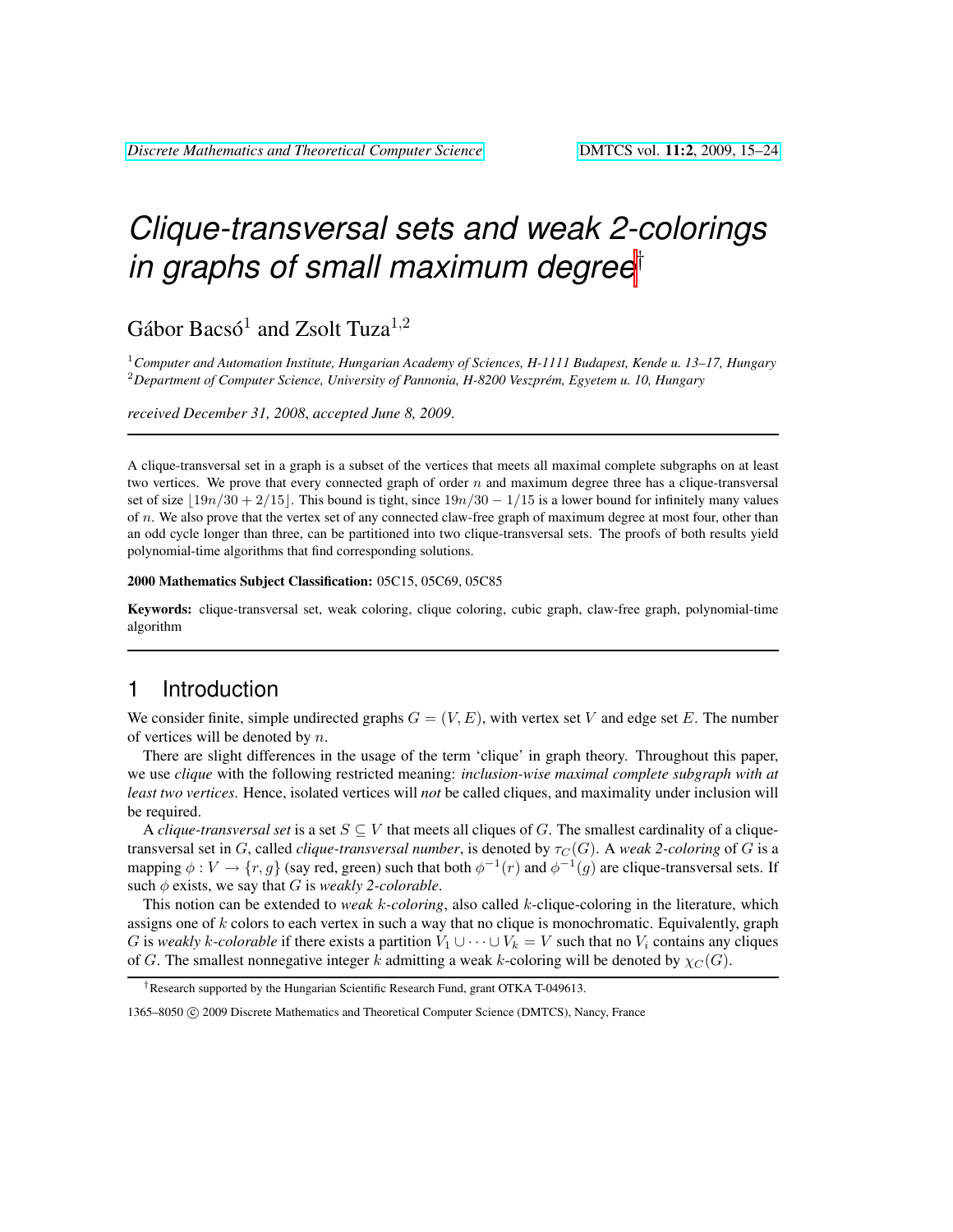#### *1.1 Some standard terminology*

For  $d = 3, 4$  we denote by  $\mathcal{G}_d$  the class of *connected* graphs of *maximum degree* at most d. The members of G<sup>3</sup> are the connected *subcubic* graphs, and those 3-regular ones are called *cubic*. The degree of vertex  $v$  will be denoted by  $d(v)$ . A vertex is *simplicial* if its neighbors are mutually adjacent.

Given a "forbidden" graph F, graph G is called F*-free* if no *induced* subgraph of G is isomorphic to F. In the cases of  $F = K_3$ ,  $F = K_{1,3}$ , and  $F = K_4 - e$  (one edge removed from  $K_4$ ), we use the standard terms *triangle-free*, *claw-free*, and *diamond-free*, respectively. A *hole* is a chordless cycle of length at least four.

### *1.2 Results and history*

The graph invariant  $\tau_C$  was introduced by Gallai [\[13\]](#page-9-0) and then studied by various authors. The earliest published results deal with chordal graphs [\[22\]](#page-9-1), relating  $\tau_C$  with the number of vertices under the assumption that each edge is contained in some clique of given order. The case of  $\tau_C \leq n/2$  has been analyzed for line graphs and their complements [\[4\]](#page-9-2), and some general bounds on  $\tau_C$  appeared in [\[11\]](#page-9-3).

It should be noted that if  $G$  is triangle-free, then a set is a clique-transversal set of  $G$  if and only if it meets all edges—i.e., it is a vertex cover—therefore  $\tau_C(G)$  is equal to the number of vertices minus the independence number of G in this case. This also means that the determination of  $\tau_C$  is algorithmically hard, on many restricted classes of graphs. Structured hard classes with respect to  $\tau_C$  can be found in [\[9,](#page-9-4) [14,](#page-9-5) [8\]](#page-9-6), whereas polynomial-time algorithms for other classes are given in [\[7,](#page-9-7) [9,](#page-9-4) [16\]](#page-9-8).

Liang *et al.* [\[17\]](#page-9-9) proved the following estimates on the clique-transversal number.

- <span id="page-1-0"></span>1. Every connected cubic graph G of order  $n > 4$  has  $5n/14 \leq \tau_C(G) \leq 2n/3$ .
- 2. There exist infinitely many cubic connected graphs with  $\tau_C(G) = 3n/5$ .

The estimates of [1](#page-1-0) were proved also in [\[21\]](#page-9-10), and the graphs attaining the lower bound were characterized in both papers. On the other hand, it remained an open problem to determine a tight upper bound on  $\tau_C(G)$  as a function of n. It has been explicitly raised in [\[17,](#page-9-9) page 114] whether  $\lceil 3n/5 \rceil$  is a valid upper bound. Here we disprove this guess and prove the following estimates.

<span id="page-1-3"></span>**Theorem 1** *Consider the class*  $G_3$  *of connected subcubic graphs.* 

- <span id="page-1-1"></span>*1. If*  $G \in \mathcal{G}_3$  *of order n is not cubic, or contains a triangle, then*  $\tau_C(G) \leq 19n/30 + 1/30$ *.*
- <span id="page-1-2"></span>*2. If*  $G \in \mathcal{G}_3$  *of order n is cubic and triangle-free, then*  $\tau_C(G) \leq 19n/30 + 2/15$ *.*

*These bounds are tight in the sense that there exist infinitely many*  $G \in \mathcal{G}_3$ *, say of order* n, such that

- <span id="page-1-4"></span>*3. G is cubic and*  $\tau_C(G) = 19n/30 - 1/15$ .
- <span id="page-1-5"></span>*4. G is not cubic and*  $\tau_C(G) = 19n/30 - 3/10$ *.*

*Moreover, clique-transversal sets of sizes guaranteed in Parts [1](#page-1-1) and [2](#page-1-2) can be found in polynomial time for any*  $G \in \mathcal{G}_3$ *.* 

Determining  $\chi_C(G)$  is hard: to decide  $\chi_C = 2$  is NP-complete on 3-chromatic *perfect* graphs [\[15\]](#page-9-11), and can be even harder: it is  $\Sigma_2^p$ -complete on unrestricted input graphs [\[19\]](#page-9-12). On the positive side, all planar graphs have  $\chi_C \leq 3$  [\[20\]](#page-9-13) and  $\chi_C = 2$  can be tested in polynomial time if the input is restricted to planar instances [\[15\]](#page-9-11), hence  $\chi_C$  on planar graphs can be determined efficiently.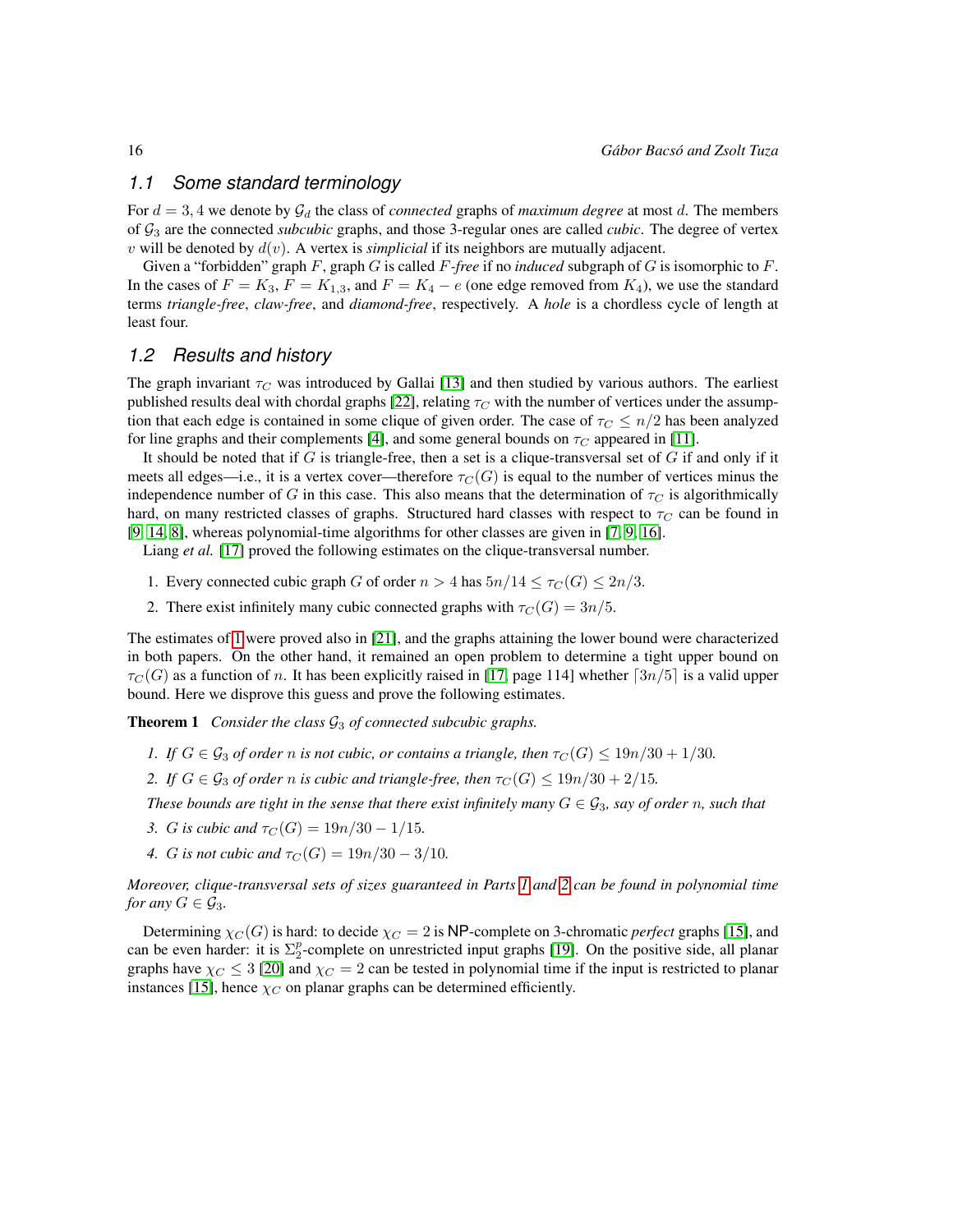A necessary and sufficient condition for  $\chi_C \leq k$  on line graphs was given in [\[4\]](#page-9-2). Moreover, claw-free *perfect* graphs are weakly 2-colorable [\[6\]](#page-9-14). It was erroneously stated in [\[17,](#page-9-9) page 114] that the upper bound  $\tau_C \le n/2$  implies  $\chi_C \le 2$  for claw-free cubic graphs; later, however, in an unpublished manuscript the authors of [\[17\]](#page-9-9) gave a proof for weak 2-colorability. Here we extend this latter result by dropping the condition of regularity and also weakening the condition on vertex degrees.

<span id="page-2-2"></span>Theorem 2 *Every connected claw-free graph of maximum degree at most four, other than an odd hole, is weakly 2-colorable. Moreover, a weak 2-coloring can be found in polynomial time.*

These results are proved in Sections [2](#page-2-0) and [3,](#page-3-0) respectively. Some related problems are mentioned in the concluding section.

## <span id="page-2-0"></span>2 Transversal sets

In this section we prove Theorem [1.](#page-1-3) Let us begin with the proof of tightness, and then proceed with the upper bounds.

**Proof of Parts [3](#page-1-4) and [4.](#page-1-5)** Locke [\[18\]](#page-9-15) constructed an infinite family of connected cubic triangle-free graphs with  $n := 30k + 22$  vertices and independence number  $11k + 8$ . Thus, in every such graph G we have

$$
\tau_C(G) = 19k + 14 = 19(n - 22)/30 + 14 = 19n/30 - 1/15.
$$

If a non-regular connected graph is needed, we omit just one non-cutting vertex. Denoting  $n := 30k + 21$ we obtain

$$
\tau_C(G) = 19k + 13 = 19(n - 21)/30 + 13 = 19n/30 - 3/10.
$$

**Proof of Parts [1](#page-1-1) and [2.](#page-1-2)** Let  $G = (V, E)$  be a subcubic connected graph of order n. Suppose first that G is *triangle-free*. If G is *not* 3-regular, we first run the  $O(n^4)$  algorithm of Fraughnaugh and Locke [\[12\]](#page-9-16), which finds an independent set W of size at least  $11n/30 - 1/30$  in G. Then the set

$$
S := V \setminus W, \qquad |S| \le 19n/30 + 1/30
$$

meets all edges of G and hence is a clique-transversal set of required size, found in polynomial time. If G is triangle-free and *cubic*, then the algorithm in [\[12\]](#page-9-16) guarantees a slightly weaker lower bound  $|W| \ge$  $11n/30 - 2/15$  on the size of independent set W, and we obtain  $|S| \leq 19n/30 + 2/15$  in this case.

Suppose from now on that G contains a triangle, say T with vertex set  $\{x_1, x_2, x_3\}$ . Each  $x_i \in T$  $(i = 1, 2, 3)$  has at most one neighbor outside T. We assume  $d(x_1) \geq d(x_2) \geq d(x_3)$ , and if  $d(x_i) = 3$ then denote the neighbor of  $x_i$  outside T by  $y_i$ .

If  $d(x_1) = 2$ , then  $G \simeq K_3$ ; and if  $d(x_3) = 3$  and  $y_1 = y_2 = y_3$ , then  $G \simeq K_4$ . In either case,  $\tau_C(G) = 1 \le n/3$  holds, and we have nothing to prove. Similarly, it is easy to check that  $\tau_C(G) \le n/2$ is valid if  $n \leq 4$ . Hence, we assume  $d(x_1) = 3$  and  $n > 4$ .

<span id="page-2-1"></span>We shall apply induction on n, assuming that the upper bound  $\tau_C(G') \leq 19n'/30 + 1/30$  is valid for all non-cubic  $G' \in \mathcal{G}_3$  of order  $n' < n$ . For disconnected subcubic graphs with K components, none of which is cubic, this equivalently means  $\tau_C(G') \leq 19n'/30 + K/30$ . Note that no proper subgraph of G can have cubic components, because  $G$  is connected. The following simple fact will also be useful.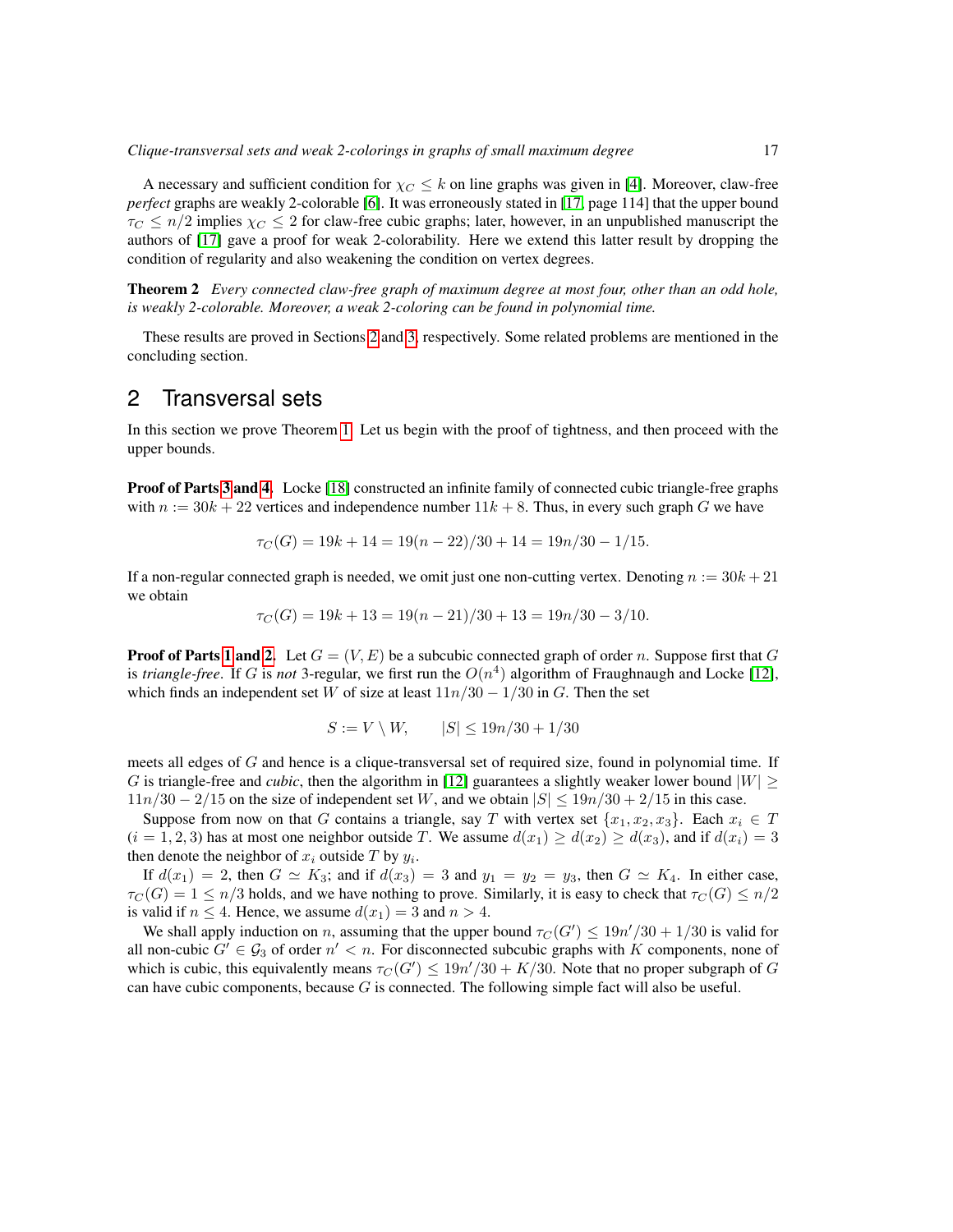Remark 1 *Removing any set* U *of vertices, the number of components in the remaining graph cannot be larger than the edges connecting*  $U$  *with*  $V \setminus U$ *.* 

We now proceed with the inductive step for the upper bound on  $\tau_C$ . If  $d(x_2) = 2$ , then  $G - T$  is connected and it has a clique-transversal set S' of size at most  $19(n-3)/30 + 1/30$  by the induction hypothesis. Since  $S := S' \cup \{x_1\}$  is a clique-transversal set in G, the upper bound  $\tau_C(G) \le 19n/30$  – 13/15 follows.

Suppose  $d(x_2) = 3$  and  $y_1 \neq y_2$ . If  $d(x_3) = 2$ , or  $d(x_3) = 3$  but  $y_3 = y_1$  (or  $y_3 = y_2$ ), we consider the graph  $G - T - y_1$  (or  $G - T - y_2$ ). Since it has at most three connected components by Remark [1,](#page-2-1) it contains a clique-transversal set S' of size at most  $19(n-4)/30 + 3/30$ , and then  $S := S' \cup \{y_1, x_2\}$ meets all cliques of G. Thus,  $\tau_C(G) \leq 19n/30 + (3 - 76 + 60)/30 = 19n/30 - 13/30$ .

Finally, suppose  $d(x_3) = 3$  and  $y_1 \neq y_2 \neq y_3 \neq y_1$ . We now consider  $G - T - y_1 - y_2$ . By Remark [1](#page-2-1) it has at most five connected components. Hence, by the induction hypothesis, it has a clique-transversal set S' of size at most  $19(n-5)/30 + 5/30$ , and  $S := S' \cup \{y_1, y_2, x_3\}$  is a clique-transversal set in G. Thus,  $\tau_C(G) \leq 19n/30 + (5 - 95 + 90)/30 = 19n/30$ .

Time analysis. Let us choose a polynomial  $P(x)$  satisfying the following properties:  $P(x)$  is monotone increasing for  $x > 0$ ,  $P(n)$  is an upper bound for all n on the running time of the  $O(n^4)$  algorithm in [\[12\]](#page-9-16) for triangle-free subcubic graphs, moreover

$$
P(x') + P(x'') \le P(x' + x'')
$$
 and  $P(x-3) + cx \le P(x)$ 

for all  $x', x'' \ge 1$ , all  $x \ge 4$ , and for some constant c to be fixed later. For instance, if  $\sum_{i=0}^{4} a_i x^i$  is a valid bound for [\[12\]](#page-9-16), then  $P(x) := \sum_{i=0}^{4} |a_i|x^i + cx^2$  will do; and any faster algorithm for triangle-free graphs would yield a stronger estimate for the general case, too.

If G is triangle-free, then the algorithm terminates in at most  $P(n)$  steps by assumption. Otherwise, triangle T can be found in  $c_1n$  steps for some constant  $c_1$ , e.g. applying breadth-first search and checking at each vertex whether its two descendants (or possibly three for the root vertex) are adjacent or not.

The removal of 3, 4, or 5 vertices takes constant time. Assuming that the remaining graph has connected components of orders  $n_1, \ldots, n_k$ , we need at most  $c_2(n_1 + \ldots + n_k)$  steps to determine its components and at most  $P(n_1) + \ldots + P(n_k) \leq P(n_1 + \ldots + n_k) \leq P(n-3)$  steps to find the partial cliquetransversal set S'. In this way, choosing  $c = c_1 + c_2$  we obtain that  $P(n)$  is an upper bound on the total running time.  $\Box$ 

## <span id="page-3-0"></span>3 Weak 2-coloring

In this section we prove Theorem [2.](#page-2-2) Since even cycles are trivial to 2-color, we assume that  $G$  is not a cycle. It will turn out that diamond-free graphs admit a more elegant approach than general ones, therefore we treat them first; and afterwards the idea will be to identify a diamond  $D$ , find a weak 2-coloring of  $G - D$ , and prove that it can be extended to a weak 2-coloring of G.

So, assume first that  $G$  is connected, claw-free and also diamond-free, has maximum degree at most four, and is not a chordless cycle of length greater than three. Under these conditions we say that  $G$  is a *safe graph*. Moreover, Let us call a vertex x safe if it satisfies the following requirements:

1.  $G - x$  is connected,

<span id="page-3-1"></span>2.  $G - x$  is not a cycle longer than three,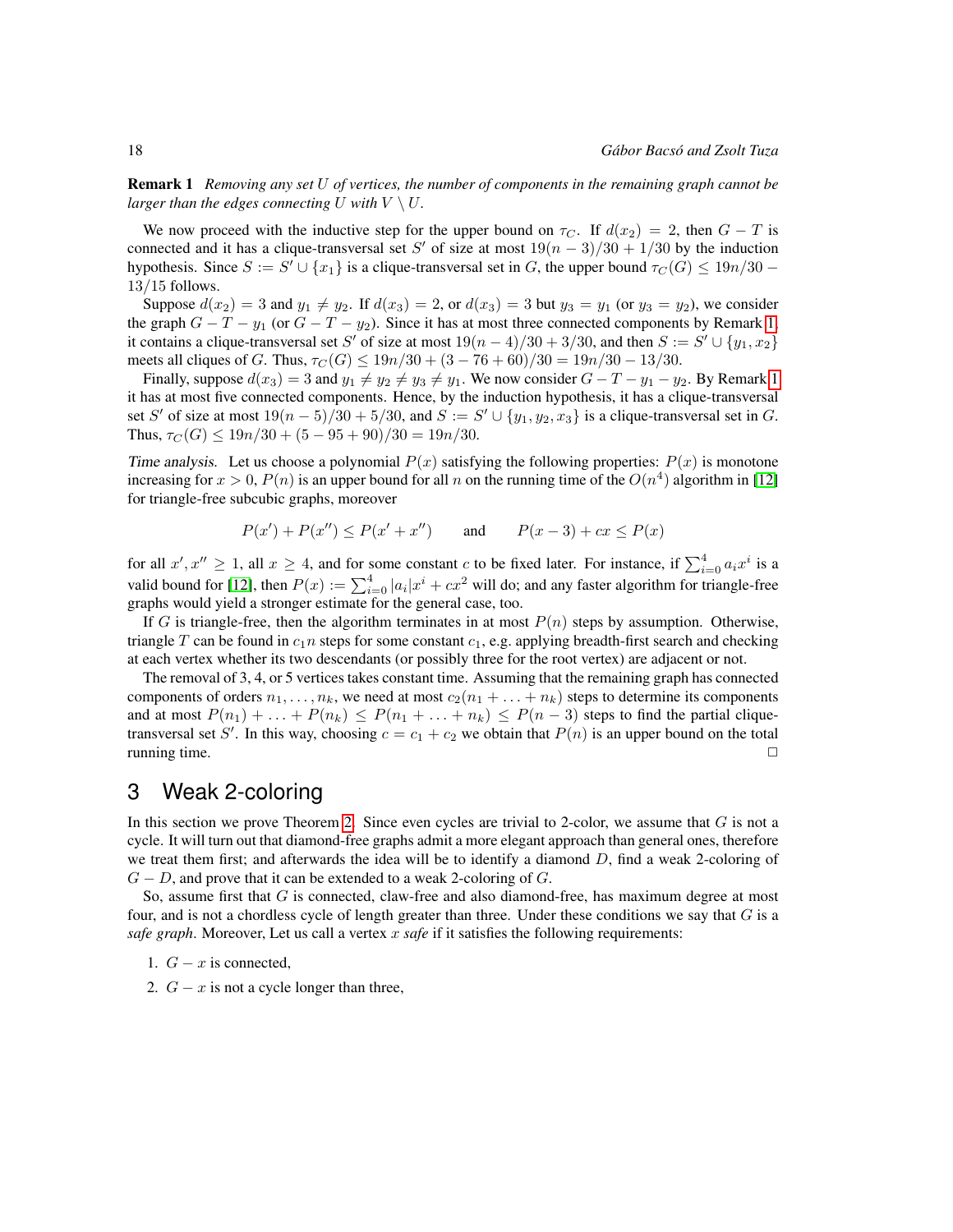3. x is either a pendant vertex or contained in a  $K_3 \subseteq G$ .

For a safe vertex x we define its *critical neighbor* y—whose choice is not always unique—as follows.

- If  $d(x) = 1$ , then y is the unique neighbor of x.
- If x is in some triangle  $T_x$ , let  $K_x$  be the (unique) clique containing  $T_x$ .
	- If x has neighbor(s) outside  $K_x$ , let  $y \notin K_x$  be any such neighbor.
	- Otherwise, let  $y \in K_x$  be any neighbor of x.

Note that  $K_x$  is well-defined because each edge (and hence also each triangle) of G lies in a unique clique, otherwise G would not be diamond-free. For the same reason,  $x$  cannot occur in two triangle cliques which share a further vertex. And  $x$  cannot be involved in two cliques of size two either, because they would induce a claw with a vertex of  $T_x$ . On the other hand, it can happen that x is incident with two edge-disjoint triangles, in this case  $T_x = K_x$  can be chosen as any one of them.

We proceed with some properties concerning safe vertices in safe graphs.

<span id="page-4-0"></span>**Lemma 1** *If* x is a safe vertex in a safe graph G, and x is contained in a triangle  $T_x$ , then also  $K_x - x$ *is a clique in*  $G - x$  *for the unique clique*  $K_x$  *containing*  $T_x$  *in*  $G$ *.* 

**Proof:** Otherwise, there is a vertex z adjacent to all vertices of  $K_x$ . In this case, xy must be a non-edge, by the maximality of  $K_x$ . But then  $T_x \cup \{z\}$  induces a diamond, a contradiction.

Lemma 2 *Every safe graph of order greater than one has a safe vertex.*

**Proof:** Let G be a safe graph. Suppose first that G has a leaf x. The only safe-vertex-defining condition which could be violated is [2,](#page-3-1) but then we would find a claw in  $G$ . Thus,  $x$  is safe.

Assume next that  $G$  has no pendant vertices. Then  $G$  is not a tree, and it contains a chordless cycle. If this cycle can be chosen with length at least four, then we denote it by  $C$ . Since  $G$  is not a cycle, there exists some vertex u adjacent to C. Claw-freeness implies that there is an edge  $e = xy$  in C such that  $xyu$ is a triangle. If  $G - x$  is disconnected, then the two neighbors of x on C and a third neighbor in another component of  $G - x$  form a claw with center x. Hence,  $G - x$  has to be connected, and again it suffices to check whether Condition [2](#page-3-1) is valid.

Suppose on the contrary that the graph  $G - x$  is a chordless cycle. Let  $z \neq y$  be the other neighbor of x on C. In this case,  $G - x$  consists of two paths, namely  $P := C - x$  from y to z and a  $z - u$  path Q, completed to a chordless cycle with edge uy. The neighbors of x are y, u, z, and the neighbor of z on  $Q$ . This is the only situation where x violates Condition [2.](#page-3-1) But then both y and z are safe in  $G$ .

Finally, if G has no chordless cycles of length at least four, then  $G$  is chordal, by definition. It is a well-known fact that a chordal graph has a simplicial vertex x, which clearly is safe.  $\Box$ 

**Lemma 3** Let x be a safe vertex in a safe graph  $G = (V, E)$ , with critical neighbor y. If  $\phi : V \setminus \{x\} \to$  ${r, g}$  *is a weak 2-coloring of*  $G - x$ *, then*  $\phi(x) := {r, g} \setminus {\phi(y)}$  *extends it to a weak 2-coloring of*  $G$ *.* 

**Proof:** Suppose on the contrary that some monochromatic clique  $R$  occurs in  $G$ , say completely red. Of course,  $x \in R$  and  $|R| \geq 2$ . Let W be the complete subgraph  $R - x$ . This W is not maximal in  $G - x$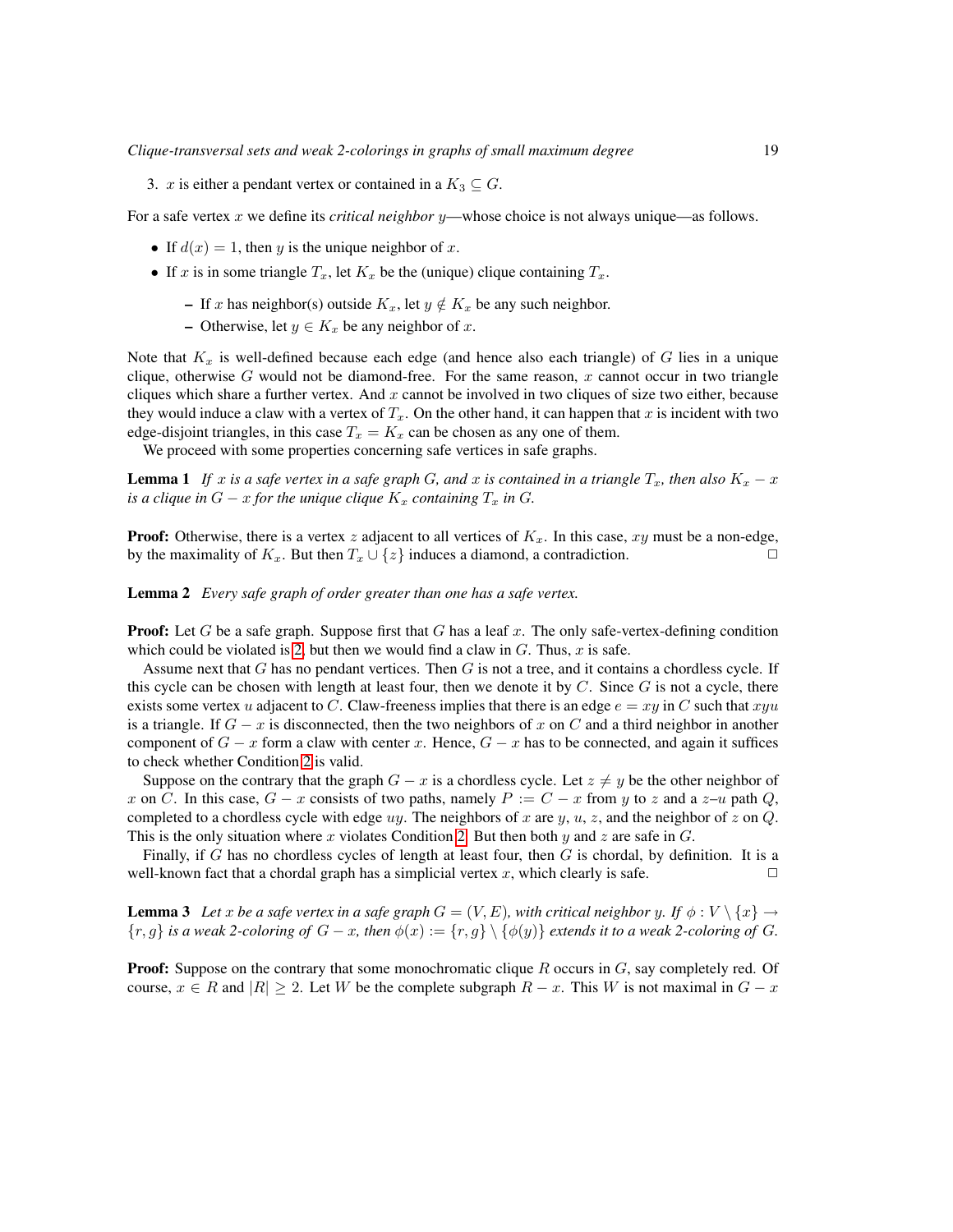since  $\phi$  is a weak 2-coloring of  $G - x$ . Hence, By Lemma [1](#page-4-0) we have  $|W| = 1$ , say  $W = \{w\}$ . Note that  $w \neq y$  because  $\phi(w) = \phi(x) \neq \phi(y)$ .

Vertex x is not pendant, therefore its  $K_x$  is well-defined. Since the edge  $wx$  is a clique in G and so it cannot be contained in any triangle, we see that  $wy \notin E$ , moreover w is not in  $K_x - x$ .

By Lemma [1,](#page-4-0)  $K_x - x$  is a clique in  $G - x$ , consequently both y and w have some non-neighbors in  $K_x - x$ ; denote one non-neighbor by y' and w', respectively. Then yw' is an edge, otherwise  $\{x, y, w, w'\}$ would induce a claw. But now  $yy' \notin E$  implies  $y' \neq w'$  and that  $\{x, y, y', w'\}$  induces a diamond, a  $\Box$ contradiction.  $\Box$ 

Based on these lemmas, we design Algorithm [1](#page-5-0) as a subroutine for the general algorithm to find a weak 2-coloring.

<span id="page-5-0"></span>Algorithm 1 SAFECOL $(G)$  — Weak 2-coloring of safe graphs **Require:** Safe graph  $G = (V, E)$ . **Ensure:** Weak 2-coloring  $\phi: V \to \{r, g\}.$ 1: **if**  $|V| = 1$  then {assume  $V = \{v\}$ } 2:  $\phi(v) := g$ 3: else 4: Find safe vertex  $x$  and its critical neighbor  $y$ 5: SAFECOL $(G - x)$ 6:  $\phi(x) := \{r, g\} \setminus \{\phi(y)\}\$ 

Time analysis for Algorithm [1.](#page-5-0) Apart from the recursive call in Step 5, the only time-consuming instruction is to identify a safe vertex in Step 4. Efficient implementation is ensured by the following claim.

Lemma 4 *A safe vertex in a safe graph can be found in linear time.*

**Proof:** The non-cutting vertices x of G can be enumerated in  $O(n)$  steps, and since G has bounded maximum degree (and also because it is claw-free), for each  $x$  it can be tested in constant time whether or not x is incident with a triangle. Finally,  $G - x$  can be a cycle for at most one choice of x.

Hence, storing the eliminated vertices in a stack, the recursive call of Step 5 (which yields iterated executions of Steps 4 and 6) can be implemented efficiently. As a consequence, Algorithm [1](#page-5-0) requires not more than  $O(n^2)$  steps.

The following side-product of our method appears to be of interest on its own right, too.

**Remark 2** *Since every subgraph of any safe*  $G \not\simeq K_1$  *contains a safe vertex, a "safe elimination order" can be determined.*

From now on we suppose that G contains a diamond  $D \simeq K_4 - e$ . Some cliques of G have vertices in both D and G − D; we call them *crossing cliques*. If a crossing clique Q has just one vertex in D, we say that Q is a *strong crossing clique*; and otherwise we say that Q is *weak*.

As for notation, we assume that the diamond D found in G has vertex set  $\{c_1, c_2, d_1, d_2\}$ , where the only non-edge is  $\{c_1, c_2\}$ . By the degree assumption, there can occur at most one edge from  $d_i$  to  $M := G - D$ , and at most two edges from  $c_i$  to  $M$  ( $i = 1, 2$ ). Due to these degree constraints and the assumption that G is claw-free, combinations of the following crossing cliques may occur: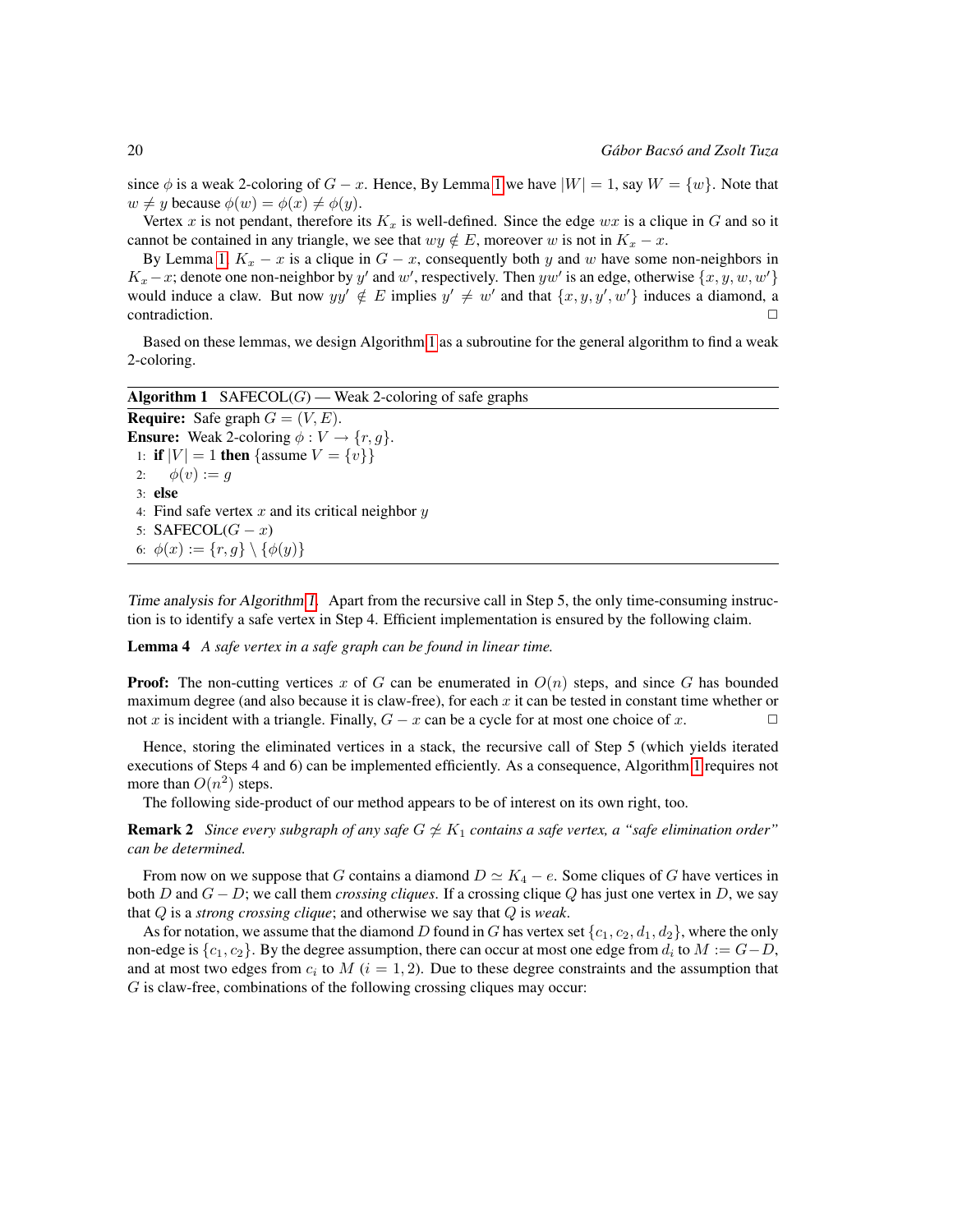- strong edge:  $c_i a_i$  (at most one for each  $i \in \{1, 2\}$ )
- strong triangle:  $c_i b_i' b_i''$  (at most one for each  $i \in \{1, 2\}$ )
- weak triangle:  $c_i d_j w_{i,j}$  (at most one for each pair  $(i, j)$ )
- weak 4-clique:  $c_i d_1 d_2 z_i$  (at most one for each  $i \in \{1, 2\}$ )

Degree bounds on  $d_1, d_2$  imply that if both  $w_{1,j}$ ,  $w_{2,j}$  exist, then  $w_{1,j} = w_{2,j}$ ; and similarly, if both  $z_1, z_2$ exist, then  $z_1 = z_2$ . Moreover, weak triangles of type  $d_1 d_2 v$  would create a claw, hence are excluded.

The procedure can now be formalized as described in Algorithm [2.](#page-6-0) The heart of the proof is expressed in the following assertion.

<span id="page-6-0"></span>**Algorithm 2**  $CLQCOL(G)$  — Determination of weak 2-coloring **Require:** Claw-free connected graph  $G = (V, E)$  of maximum degree at most 4, not a hole. **Ensure:** Weak 2-coloring  $\phi: V \to \{r, g\}.$ 1: if G is diamond-free then  $\{G \text{ is safe}\}\$ 2:  $SAFECOL(G)$ 3: else 4: Find diamond D, label its vertices  $c_1, c_2, d_1, d_2$  such that  $c_1c_2 \notin E$ 5: for all components  $H$  of  $G - D$  do 6: if  $H$  not a cycle longer than 3 then 7:  $CLQCOL(H)$ 8: else {assume  $H \simeq C_{\ell}, \ell \geq 4$ , vertices labeled  $x_1, \ldots, x_{\ell}$  sequentially along  $H$ } 9: **if**  $\ell$  is even then 10:  $\phi(x_i) := g$  for i odd  $(i = 1, 3, \dots, \ell - 1)$ ,  $\phi(x_i) := r$  for i even  $(i = 2, 4, \dots, \ell)$ 11: **if**  $\ell$  is odd then 12: Find edge  $e \in E(H)$  contained in a crossing clique Q {assume  $e = x_1 x_\ell$ } 13:  $\phi(x_i) := q \text{ for } i \text{ odd } (i = 1, 3, \dots, \ell), \ \phi(x_i) := r \text{ for } i \text{ even } (i = 2, 4, \dots, \ell-1)$ 14: Find  $\phi$  :  $\{c_1, c_2, d_1, d_2\} \rightarrow \{r, g\}$  with  $\phi(d_1) \neq \phi(d_2)$ , s.t. no monochromatic crossing clique occurs {such  $\phi$  exists; see text}

<span id="page-6-1"></span>**Lemma 5** Let  $G \in \mathcal{G}_4$  be claw-free, and D a diamond in G. If no component of  $G - D$  is an odd hole, *then every weak 2-coloring of* G − D *can be extended to a weak 2-coloring of* G *in such a way that the two vertices of degree three inside* D *get distinct colors.*

**Proof:** Suppose that a weak 2-coloring  $\phi$  of  $G - D$  has been fixed. We wish to extend it to the entire G without changing any color in  $G - D$ ; the extension will also be denoted by  $\phi$ .

Once we decide that  $\phi(d_1) \neq \phi(d_2)$  holds, all cliques of G with three vertices in D are 2-colored. This includes the triangles of  $D$  and the weak 4-cliques, too, if there are any. Therefore, we only have to show that the crossing cliques of orders two and three—strong edge, strong triangle, weak triangle—are 2-colorable under this condition.

A strong crossing clique may determine the color of  $c_i$ . Namely,  $\phi(c_i) = \{r, g\} \setminus \{\phi(a_i)\}$  must hold in a strong edge, and likewise,  $\phi(b'_i) = \phi(b''_i)$  in a strong triangle forces  $\phi(c_i) = \{r, g\} \setminus \{\phi(b'_i)\}\)$ . Since each  $c_i$  is incident with at most one strong clique, two contradictory conditions of this kind cannot occur at  $c_i$ . Moreover, apart from these situations, we have no *a priori* restriction on the colors of  $c_1$  and  $c_2$ .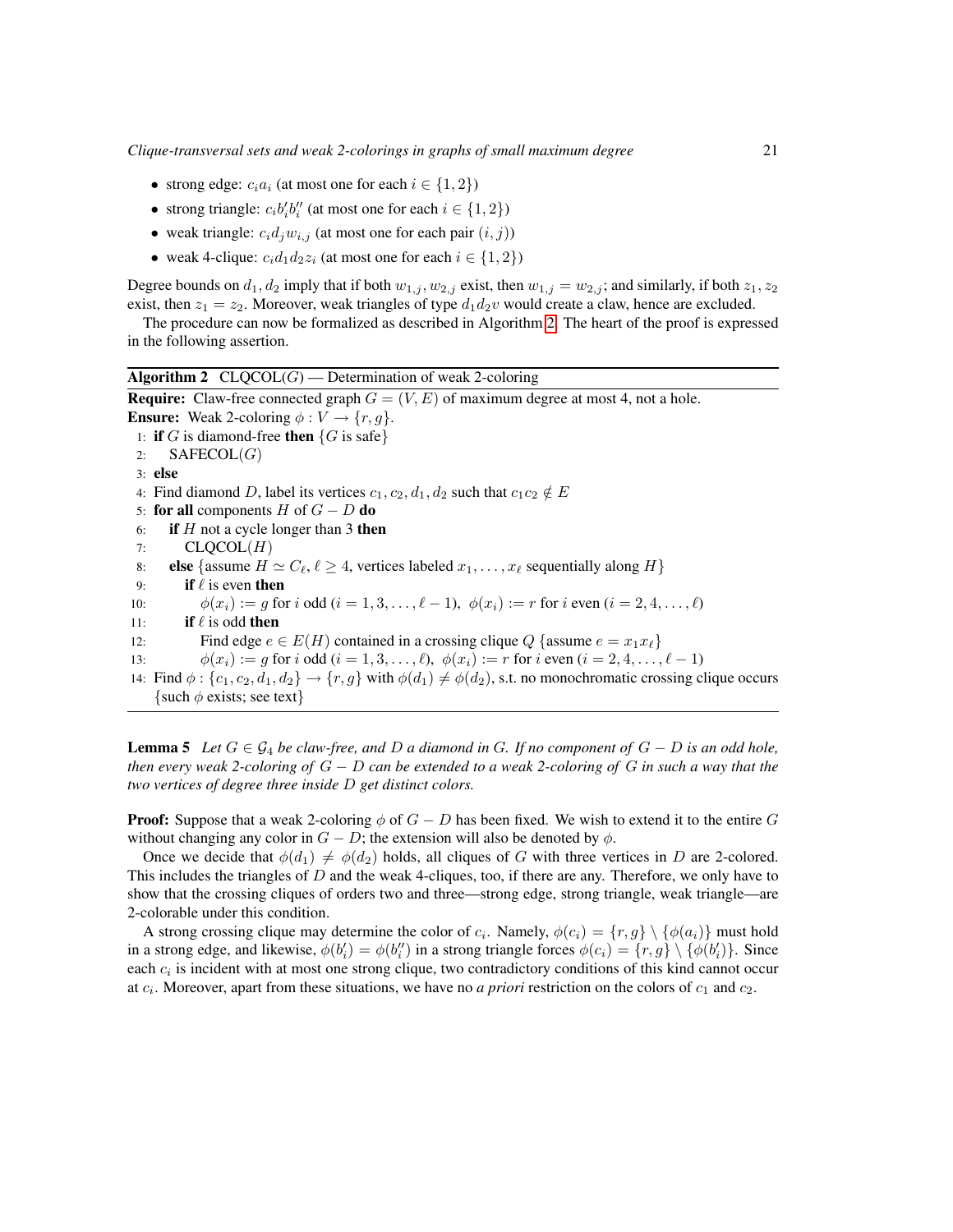Suppose first that  $c_1a_1$  is a strong edge. Then  $c_1$  cannot be incident with any crossing triangles: a strong one is impossible by the degree condition, and a weak triangle  $c_1d_1w_{1,1}$  would create a claw on  $\{c_1, d_2, a_1, w_{1,1}\}$  because  $c_1a_1$  is a clique and hence  $a_1$  cannot be adjacent to any neighbor of  $c_1$ . Consequently,  $\phi(c_1) := \{r, g\} \setminus \{\phi(a_1)\}\$  yields a 2-coloring for all crossing cliques incident with  $c_1$ . The same argument applies if there is a strong edge  $c_2a_2$ .

The situation is similar and only slightly more complicated if there is a strong triangle, say  $c_1b'_1b''_1$ . In this case further edges  $b'_1d_1$  and/or  $b''_1d_2$  may be present, creating one or two weak triangles (or weak 4-cliques). If  $\phi(b'_1) = \phi(b''_1)$ , the choice  $\phi(c_i) := \{r, g\} \setminus \{\phi(b'_1)\}$  2-colors those weak triangles as well, and the proof is done. On the other hand, if  $\phi(b'_1) \neq \phi(b''_1)$ , then we may disregard the strong triangle because it is already 2-colored, independently of the actual color of  $c_2$ .

From now on we may assume that  $c_1$  and  $c_2$  are contained in weak triangles only. We select one  $c_1d_iw_{1,i}$  and one  $c_2d_jw_{2,j}$ , and define  $\phi(c_1) := \{r, g\} \setminus \{\phi(w_{1,i})\}, \phi(c_2) := \{r, g\} \setminus \{\phi(w_{2,j})\}.$  This leaves at most one monochromatic weak triangle on each of  $c_1$  and  $c_2$ . If such a triangle remains on one of  $c_1$  and  $c_2$  only, then some of  $(\phi(d_1), \phi(d_2)) := (g, r)$  and  $(\phi(d_1), \phi(d_2)) := (r, g)$  surely makes it 2colored. In the other case both  $d_1$  and  $d_2$  occur in two weak triangles; but each  $d_i$  has only one neighbor in  $G - D$ , therefore we must have  $w_{1,1} = w_{2,1} \neq w_{1,2} = w_{2,2}$ . Here  $w_{2,1} \neq w_{1,2}$  holds because otherwise two weak 4-cliques would occur instead of four weak triangles.

If  $\phi(w_{2,1}) \neq \phi(w_{1,2})$ , a simple completion of the coloring is to put  $\phi(d_1) := \phi(w_{1,2})$  and  $\phi(d_2) :=$  $\phi(w_{2,1});$  and if  $\phi(w_{2,1}) = \phi(w_{1,2})$ , then all the four weak triangles have a vertex of opposite color at  $c_1$ or  $c_2$ , and we obtain a weak 2-coloring by assigning  $(\phi(d_1), \phi(d_2)) := (g, r)$ .

Based on Lemma [5,](#page-6-1) the soundness of Algorithm [2](#page-6-0) can be verified easily, although it needs a little case distinction because odd hole components in  $G - D$  are not weakly 2-colorable. If a component  $H \not\cong K_3$ of  $G - D$  is an odd cycle longer than three, however, then any edge connecting H with D has to be extendable to a triangle with two vertices in  $H$ , for otherwise a claw would occur. Hence, edge  $e$  in Step 10 is well-defined, and it induces a strong triangle with  $c_1$  or  $c_2$ . That is, the situation is the same as if the strong triangle occurred from a non-cycle component, and the argument given in the proof of Lemma [5](#page-6-1) verifies that all crossing cliques are 2-colored.

Time analysis for Algorithm [2.](#page-6-0) As it has been shown, Algorithm [1](#page-5-0) called in Step 2 runs within  $cn_i^2$ time on any graph of order  $n_i$ , for some absolute constant c. Observe further that, no matter how many times it is performed during the recursive calls of Step 7, the safe subgraphs occurring in the procedure are mutually vertex-disjoint. Consequently, the overall running time of this part of Algorithm [2](#page-6-0) does not exceed  $cn^2$ .

Even better, cycles in Steps 8–13 need time proportional to  $\ell$ , and also those cycles are mutually vertexdisjoint. Hence, they require  $O(n)$  time altogether. Also, Step 14 requires constant time for D, because only few crossing cliques can occur and they can be enumerated in constant time. These constants sum up to  $O(n)$  through all iterations.

Since the vertex degrees are bounded, we need at most  $c'n$  time to determine diamond D in Step 4. Also, we can enumerate the components of  $G - D$  in Step 5 and check the condition in Step 6 in linear time. Hence, reduction to a smaller problem instance takes linear time. Thus, the overall running time of the algorithm is  $O(n^2)$ ).  $\Box$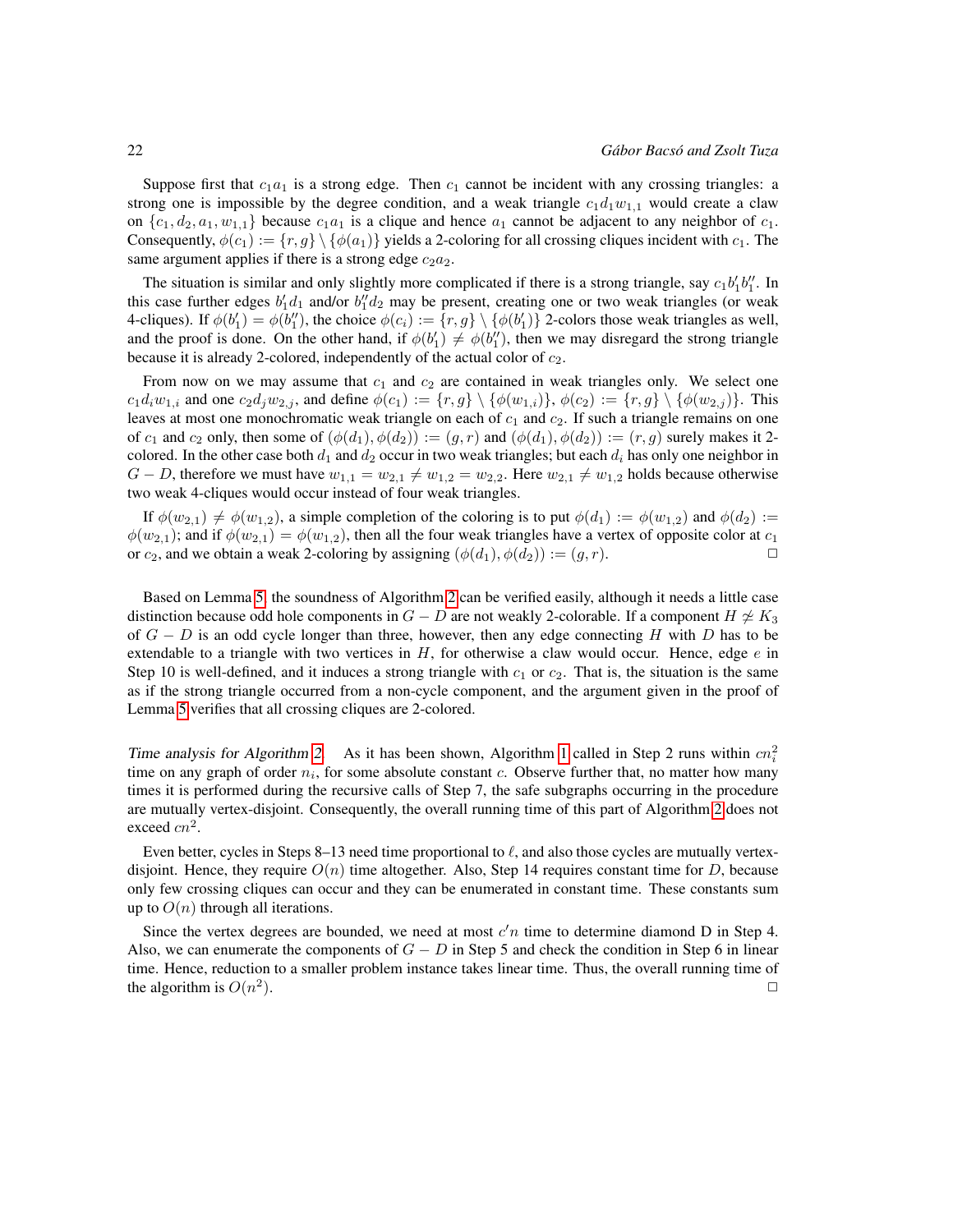## 4 Concluding remarks

Here we put a couple of simple observations and mention some problems, which would be of interest for future research.

NP-completeness. From the well-known fact that the independence number is NP-complete to deter-mine on cubic graphs, in connection with Theorem [1](#page-1-3) we can derive that the complexity of finding  $\tau_C$  is NP-complete on triangle-free cubic graphs. The proof can be done in two steps:

- Given a cubic graph  $G = (V, E)$ , replace each edge  $e = xu \in E$  by a path  $xv_e w_e y$  of length three. This operation yields a subcubic triangle-free graph  $H$ , and increases the independence number by exactly  $|E|$ .
- Take two copies H', H'' of H and insert the edges  $v'_e w''_e$  and  $v''_e w'_e$  for all  $e \in E$ . This results in a cubic triangle-free graph whose independence number is the double of that in  $H$ .

Optimum running time. Although our algorithms run in polynomial time, we expect that the orders of those polynomials are not optimal. For this reason, it is natural to ask:

Problem 1 *Determine the best asymptotic running time of an algorithm for*

- *1. finding clique-transversal sets of size at most*  $19n/30 + O(1)$  *in connected subcubic graphs,*
- *2. finding weak 2-colorings in claw-free graphs of maximum degree four.*

Clique-transversal number vs. clique size. The flavor of results in [\[22\]](#page-9-1) is that if every edge of a 'nicely structured' graph lies in a 'large' clique, then  $\tau_C$  is 'small'. This direction has been pursued in [\[3\]](#page-8-0) and recently in [\[5\]](#page-9-17). We think that there are many further classes of graphs for which such kind of results would be of interest to study.

**Line graphs.** The line graph of  $K_6$  is 8-regular and is not weakly 2-colorable. This fact, together with our Theorem [2,](#page-2-2) leads to the following problem.

Problem 2 *Find the largest integer* d *such that every claw-free graph of maximum degree* d *is weakly 2-colorable.*

**Perfect graphs.** A long-standing open problem of Duffus *et al.* [\[10\]](#page-9-18) asks whether  $\chi_C$  is bounded above by a constant on the class of *perfect* graphs. In fact, no examples of perfect graphs G with  $\chi_C(G) > 3$  are known. The upper bound  $\chi_C \leq 3$  has been proved for some classes of perfect graphs in [\[6\]](#page-9-14). Moreover, it is immediate by definition that every *strongly perfect* graph is weakly 2-colorable.

## References

- [1] M. Aigner and Th. Andreae, Vertex-sets that meet all maximal cliques of a graph, manuscript, 1986.
- [2] Th. Andreae, On the clique-transversal number of chordal graphs, *Discrete Math.* 191 (1998), 3–11.
- <span id="page-8-0"></span>[3] Th. Andreae and C. Flotow, On covering all cliques of a chordal graph, *Discrete Math.* 149 (1996), 299–302.